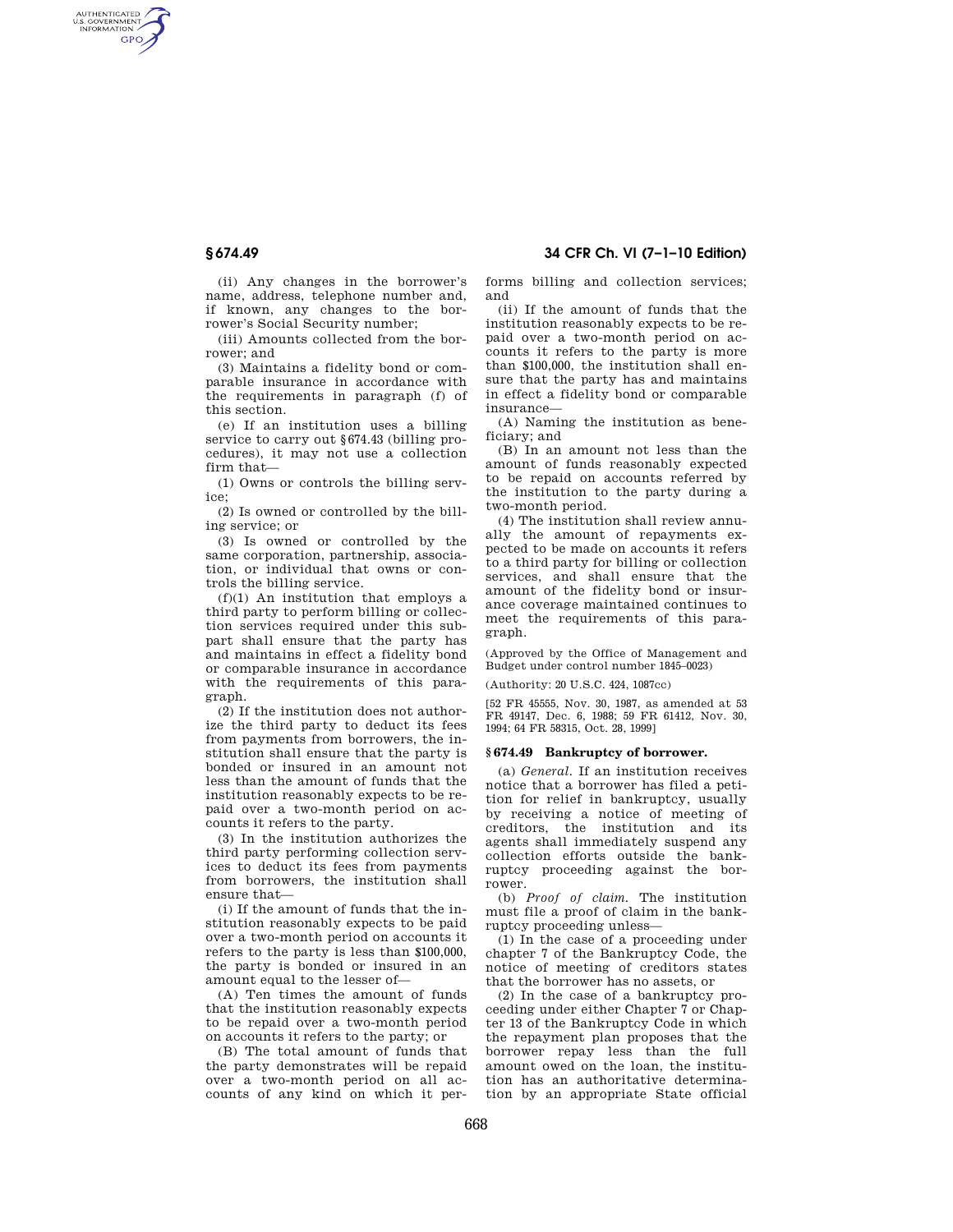## **Ofc. of Postsecondary Educ., Education § 674.49**

that in the opinion of the State official, the institution is an agency of the State and is, on that basis, under applicable State law, immune from suit.

(c) *Borrower's request for determination of dischargeability.* (1) The institution must use due diligence and may assert any defense consistent with its status under applicable law to avoid discharge of the loan. The institution must follow the procedures in this paragraph to respond to a complaint for a determination of dischargeability under 11 U.S.C. 523(a)(8) on the ground that repayment of the loan would impose an undue hardship on the borrower and his or her dependents, unless discharge would be more effectively opposed by avoiding that action.

(2) If the petition for relief in bankruptcy was filed before October 8, 1998 and more than seven years of the repayment period on the loan (excluding any applicable suspension of the repayment period defined in 34 CFR  $682.402(m)$  have passed before the borrower filed the petition, the institution may not oppose a determination of dischargeability requested under 11 U.S.C.  $523(a)(8)(B)$  on the ground of undue hardship.

(3) In any other case, the institution must determine, on the basis of reasonably available information, whether repayment of the loan under either the current repayment schedule or any adjusted schedule authorized under subpart B or D of this part would impose an undue hardship on the borrower and his or her dependents.

(4) If the institution concludes that repayment would not impose an undue hardship, the institution shall determine whether the costs reasonably expected to be incurred to oppose discharge will exceed one-third of the total amount owed on the loan, including principal, interest, late charges and collection costs.

(5) If the expected costs of opposing discharge of such a loan do not exceed one-third of the total amount owed on the loan, the institution shall—

(i) Oppose the borrower's request for a determination of dischargeability; and

(ii) If the borrower is in default on the loan, seek a judgment for the amount owed on the loan.

(6) In opposing a request for a determination of dischargeability, the institution may compromise a portion of the amount owed on the loan if it reasonably determines that the compromise is necessary in order to obtain a judgment on the loan.

(d) *Request for determination of nondischargeability.* The institution may file a complaint for a determination that a loan obligation is not dischargeable and for judgment on the loan if the institution would have been required under paragraph (c) of this section to oppose a request for a determination of dischargeability with regard to that loan.

(e) *Chapter 13 repayment plan.* (1) The institution shall follow the procedures in this paragraph in response to a repayment plan proposed by a borrower who has filed for relief under chapter 13 of the Bankruptcy Code.

(2) The institution is not required to respond to a proposed repayment plan, if—

(i) The borrower proposes under the repayment plan to repay all principal, interest, late charges and collection costs on the loan; or

(ii) The repayment plan makes no provision with regard either to the loan obligation or to general unsecured claims.

(3)(i) If the borrower proposes under the repayment plan to repay less than the total amount owed on the loan, the institution shall determine from its own records and court documents—

(A) The amount of the loan obligation dischargeable under the plan by deducting the total payments on the loan proposed under the plan from the total amount owed;

(B) Whether the plan or the classification of the loan obligation under the proposed plan meets the requirements of section 1325 of the Code; and

(C) Whether grounds exist under 11 U.S.C. 1307 to move for conversion or dismissal of the chapter 13 case.

(ii) If the institution reasonably expects that costs of the appropriate actions will not exceed one-third of the dischargeable loan debt, the institution shall—

(A) Object to confirmation of a proposed plan that does not meet the requirements of 11 U.S.C. 1325; and